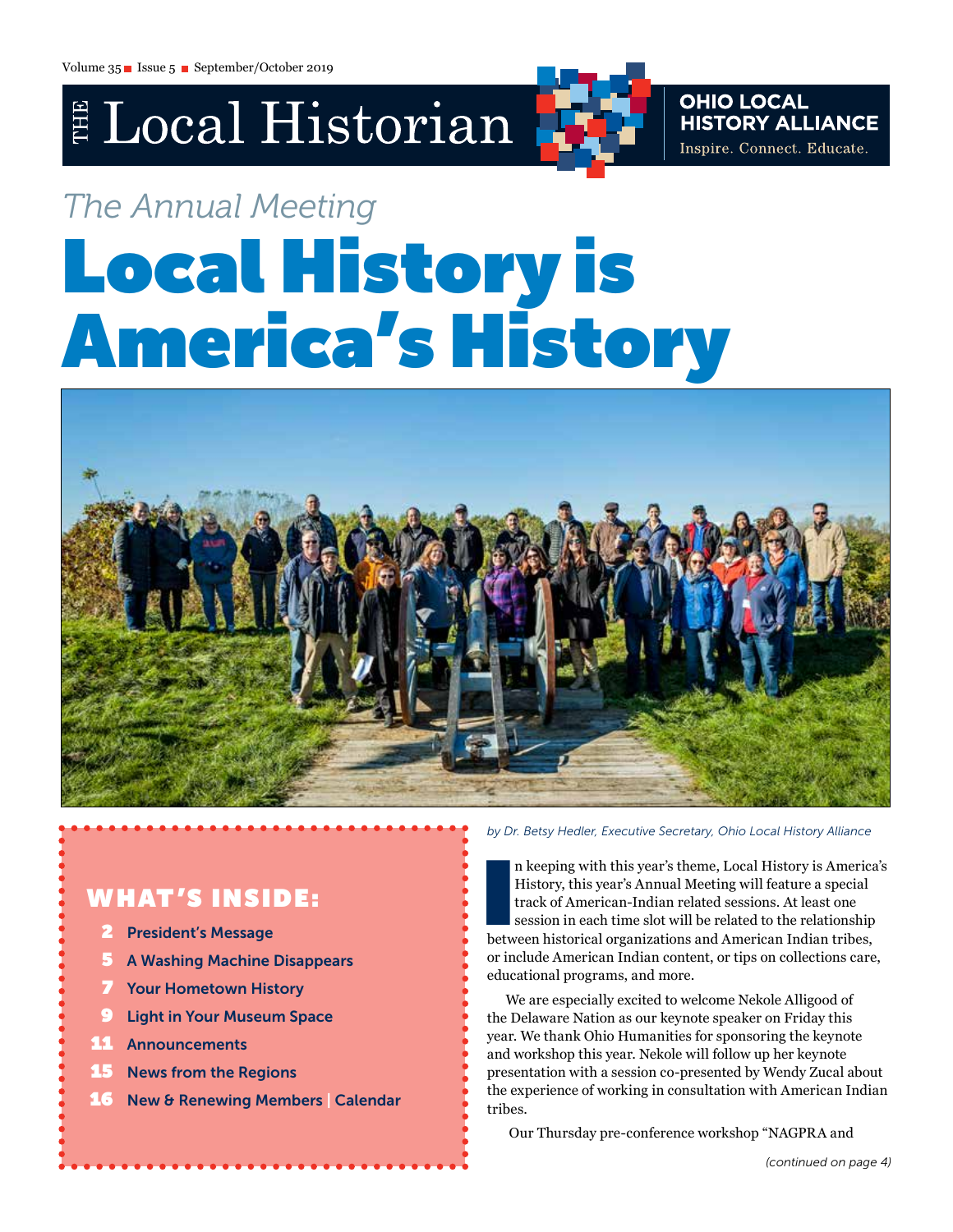## President's Message:



*"Local History is America's History." That is the theme for this year's upcoming Annual Meeting in Columbus, October 4 & 5th.* 

*Our Alliance Education Committee works very hard every year to put this conference together, and it is always a wonderful, worthwhile event. Yet this year - the conference really sparkles as something special.* 

*As we approach the Semiquincentennial of the United States in 2026, it is not too early to begin reflecting on America's History. The conference title emphasizes the fact that American History is built upon local history, and Ohio has very strong roots in our American Story. And we, the local history organizations of Ohio, are the caretakers and storytellers of this history. We do the research, the collecting, the interpretation and the events that tell these stories of our* 

*communities. Our work is important. The conference is designed to help us with this work.*

*This year, the conference is offering an American Indian track of sessions focused on how to best care for, represent, interpret and share your American Indian artifacts. Ohio has a strong American Indian connection which touches almost every historical institution in Ohio. This really is a can't miss educational option for every local history organization in the state.* 

*Nekole Alligood, a member of the Delaware Nation and NAGPRA Project Officer, will be joining us from Oklahoma as keynote. I have had the great opportunity to work directly with Nekole at Historic Schoenbrunn Village and together we have worked to connect our site with our Delaware descendants. It has been a fascinating and challenging journey, and Nekole will have great insights to share. There is also a pre-conference workshop opportunity with Nekole.*

*If you need help with marketing your site, getting a history marker, assistance with collections care, deaccessioning, accessibility, board recruitment or even how to handle angry customers - we have a session for that!*

*Lastly, as fellow Alliance board member Christy Davis of the Canton Art Museum shares:* 

*"One of the greatest advantages of attending the annual conferences is the opportunity to network with historical organizations across the state. Come connect with peers, talk about what's going on at your site and hear what's going on at others."*

*I look forward to seeing you in Dublin in October!*

#### **Wendy Zucal**

*President, Ohio Local History Alliance Executive Director, Dennison Railroad Depot Museum 740-922-6776 [director@dennisondepot.org](mailto:director@dennisondepot.org)*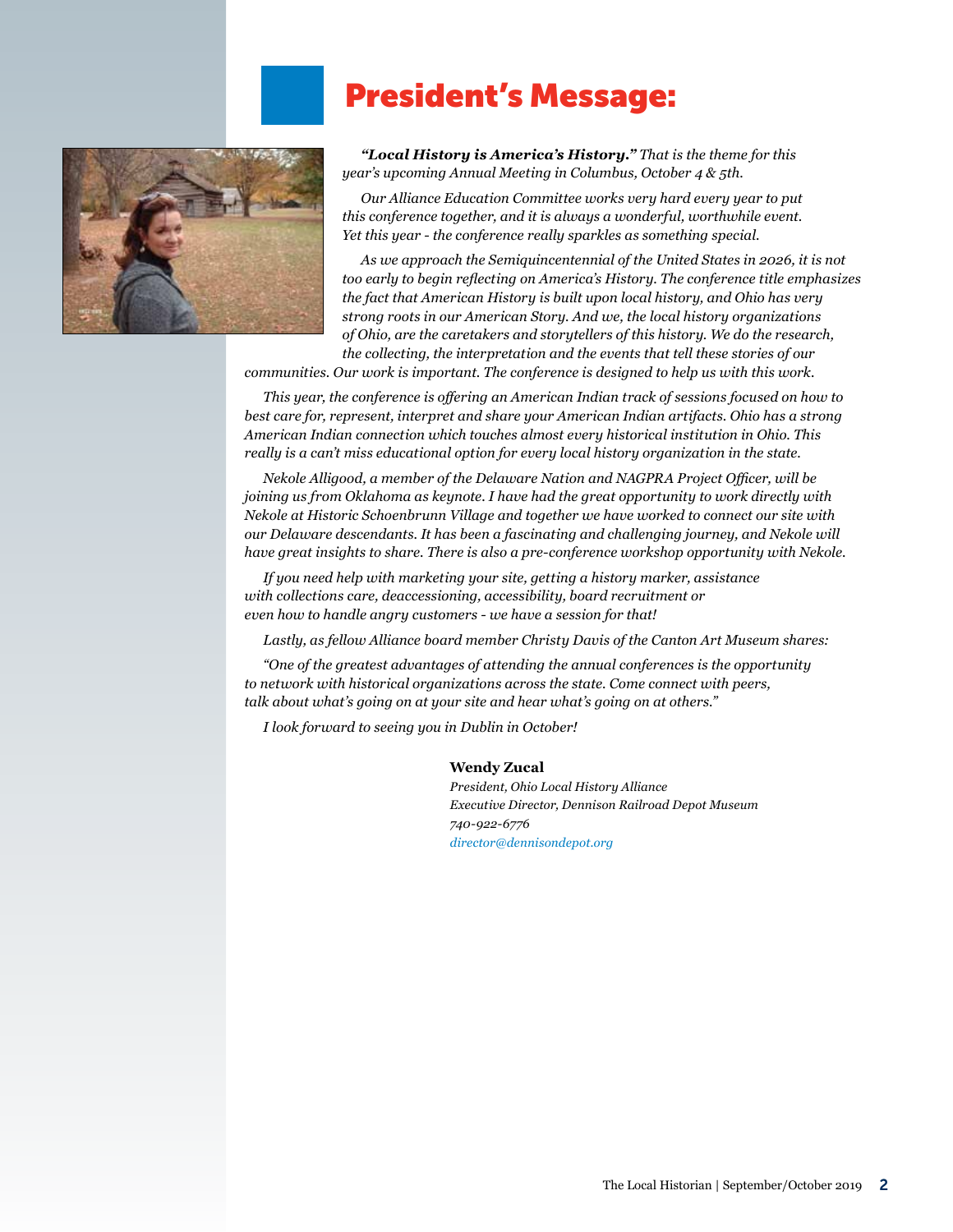## **2019 Board Members** Ohio Local History Alliance

#### PRESIDENT

**Wendy Zucal**

Executive Director Dennison Railroad Depot Museum, Dennison (740) 922-6776 [director@dennisondepot.org](mailto:director@dennisondepot.org) [dennisondepot.org](http://dennisondepot.org)

#### 1ST VICE PRESIDENT

**Leann Rich** Manager of Education & External Relations Mahoning Valley Historical Society, Youngstown (330) 743-2589 [lrich@mahoninghistory.org](mailto:lrich@mahoninghistory.org) [www.mahoninghistory.org](http://www.mahoninghistory.org)

#### 2ND VICE PRESIDENT

**Ruth Brindle** Co-Director Main Street Wilmington [ruth.m.brindle@gmail.com](mailto:ruth.m.brindle@gmail.com)

#### **SECRETARY**

**Rebecca Urban** Peninsula Foundation, Peninsula (330) 657-2528 [rurban@peninsulahistory.org](mailto:rurban@peninsulahistory.org)

#### **TREASURER**

**Kathleen Fernandez** Historian and Museum Consultant North Canton

#### TRUSTEES-AT-LARGE

**Jack Blosser** Fort Ancient Earthworks and Nature Preserve, Oregonia (513)932-4421 [Jblosser@fortancient.org](mailto:Jblosser@fortancient.org) [www.fortancient.org](http://www.fortancient.org)

**Gary Levitt** Director Museum of Postal History, Delphos (419) 303-5482 [mphdelphos@gmail.com](mailto:mphdelphos@gmail.com) [www.postalhistorymuseum.org](http://www.postalhistorymuseum.org)

**Timothy Daley**

Executive Director Cuyahoga County Soldiers' and Sailors' Monument, Cleveland (216) 621-3710 [tdaley@cuyahogacounty.us](mailto:tdaley@cuyahogacounty.us) [www.soldiersandsailors.com](http://www.soldiersandsailors.com)

#### IMMEDIATE PAST PRESIDENT

**Todd McCormick** Curator/Director Logan County Historical Society, Bellefontaine (937) 593-7557 [tmccormick@loganhistory.org](mailto:tmccormick@loganhistory.org) [www.loganhistory.org](http://www.loganhistory.org)

EX-OFFICIO (EXECUTIVE SECRETARY)

**Dr. Betsy Hedler** Partnerships Coordinator, Local History Services Ohio History Connection, Columbus (614) 297-2538 [ehedler@ohiohistory.org](mailto:ehedler@ohiohistory.org) [www.ohiohistory.org](http://www.ohiohistory.org)

#### REGION 1

**Richard Witteborg** Andrew L. Tuttle Museum, Defiance (419) 784-1907 [witteborg@hotmail.com](mailto:witteborg@hotmail.com) [www.cityofdefiance.com/main/index.php/tuttle-museum](http://www.cityofdefiance.com/main/index.php/tuttle-museum-home)[home](http://www.cityofdefiance.com/main/index.php/tuttle-museum-home)

#### **Amy Craft**

**Director** Allen County Museum & Historical Society, Lima 419-222-9426 [acraft@wcoil.com](mailto:acraft@wcoil.com) [www.allencountymuseum.org](http://www.allencountymuseum.org)

#### REGION 2

**Julie Mayle** Associate Curator of Manuscripts Rutherford B. Hayes Presidential Library & Museums, Fremont 419-332-2081 [jmayle@rbhayes.org](mailto:jmayle@rbhayes.org) [www.rbhayes.org](http://www.rbhayes.org)

#### **Ronald I. Marvin, Jr.**

Director Wyandot County Historical Society 419-294-3857 443-510-5162 [curator@wyandothistory.org](mailto:curator@wyandothistory.org) [www.wyandothistory.org/](https://www.wyandothistory.org/)

#### REGION 3

**Greg Palumbo** Director Lakewood Historical Society, Lakewood (216) 221-7343 [director@lakewoodhistory.org](mailto:director@lakewoodhistory.org)

**Leianne Neff Heppner**  President & CEO Summit County Historical Society, Akron (330) 535-1120 [Leianne@summithistory.org](mailto:Leianne%40summithistory.org%20?subject=)

#### REGION 4

**Melissa Karman** Director The Sutliff Museum, Warren (330) 395-6575 [melissa.karman@sutliffmuseum.org](mailto:melissa.karman@sutliffmuseum.org) [www.sutliffmuseum.org](http://www.sutliffmuseum.org/)

**Lisa Hoerig** Newton Falls Preservation Foundation [hoeriglisa@gmail.com](mailto:hoeriglisa@gmail.com) [www.nfpreservation.org/](https://www.nfpreservation.org/)

#### REGION 5

**Christy Davis** Curator of Exhibitions Canton Museum of Art, Canton [christy@cantonart.org](mailto:christy%40cantonart.org?subject=) <www.cantonart.org>

 **Shelagh Pruni** Director Reeves Museum Dover (330) 343-7040 [director@reevesmuseum.org](mailto:director%40reevesmuseum.org?subject=) [www.doverhistory.org](http://www.doverhistory.org) 

#### REGION 6

**Leslie Wagner** Historian The Dawes Arboretum, Newark 740-323-2355 x1256 [lmwagner@dawesarb.org](mailto:lmwagner@dawesarb.org) [dawesarb.org/](http://dawesarb.org/)

**Nina Thomas** Museum Specialist Anti-Saloon League Museum/Westerville Public Library, Westerville [nthomas@westervillelibrary.org](mailto:nthomas@westervillelibrary.org) [www.westervillelibrary.org/AntiSaloon/](http://www.westervillelibrary.org/AntiSaloon/)

#### REGION 7

**Melissa Shaw** Curator, Collections Management Division National Museum of the United States Air Force Wright-Patterson Air Force Base (937) 255-8839 [melissa.shaw@us.af.mil](mailto:melissa.shaw@us.af.mil) [www.nationalmuseum.af.mil/](http://www.nationalmuseum.af.mil/)

**Natalie Fritz** Curator of Library and Archives Clark County Historical Society,Springfield 937-324-0657 x234 [nataliemfritz3@gmail.com](mailto:nataliemfritz3@gmail.com)

#### REGION 8

**Ed Creighton** Friends of White Water Shaker Village, Hamilton (513) 756-1515 [ercmorgans@juno.com](mailto:ercmorgans@juno.com)

**Terrie Puckett** The Grail in the US, Loveland (513) 683-2340 terrie@grail-us[.org](mailto:terrie%40grail-us.org?subject=) [www.grailville.org/](http://www.grailville.org/)

#### REGION 9

**Megan Malone** Director Lillian E. Jones Museum, Jackson (740) 286-2556 [director@jonesmuseum.com](mailto:director@jonesmuseum.com) [www.jonesmuseum.com](http://www.jonesmuseum.com)

**James Stanley** President Meigs County Historical Society Pomeroy [jameskstanley8@yahoo.com](mailto:jameskstanley8@yahoo.com) [www.meigschs.org/](https://www.meigschs.org/)

#### REGION 10

**Kyle Yoho** Education Director The Castle Historic House Museum, Marietta 740-373-4180 [kyle@mariettacastle.org](mailto:kyle@mariettacastle.org) [www.mariettacastle.org](http://www.mariettacastle.org)

**Brenda Davis,**  Trustee and Secretary Walhonding Valley Historical Society Warsaw 740.824.4000 740.824.3872 [ddd3430@gmail.com](mailto:ddd3430@gmail.com) [www.wvhistoricalsociety.org/](http://www.wvhistoricalsociety.org/)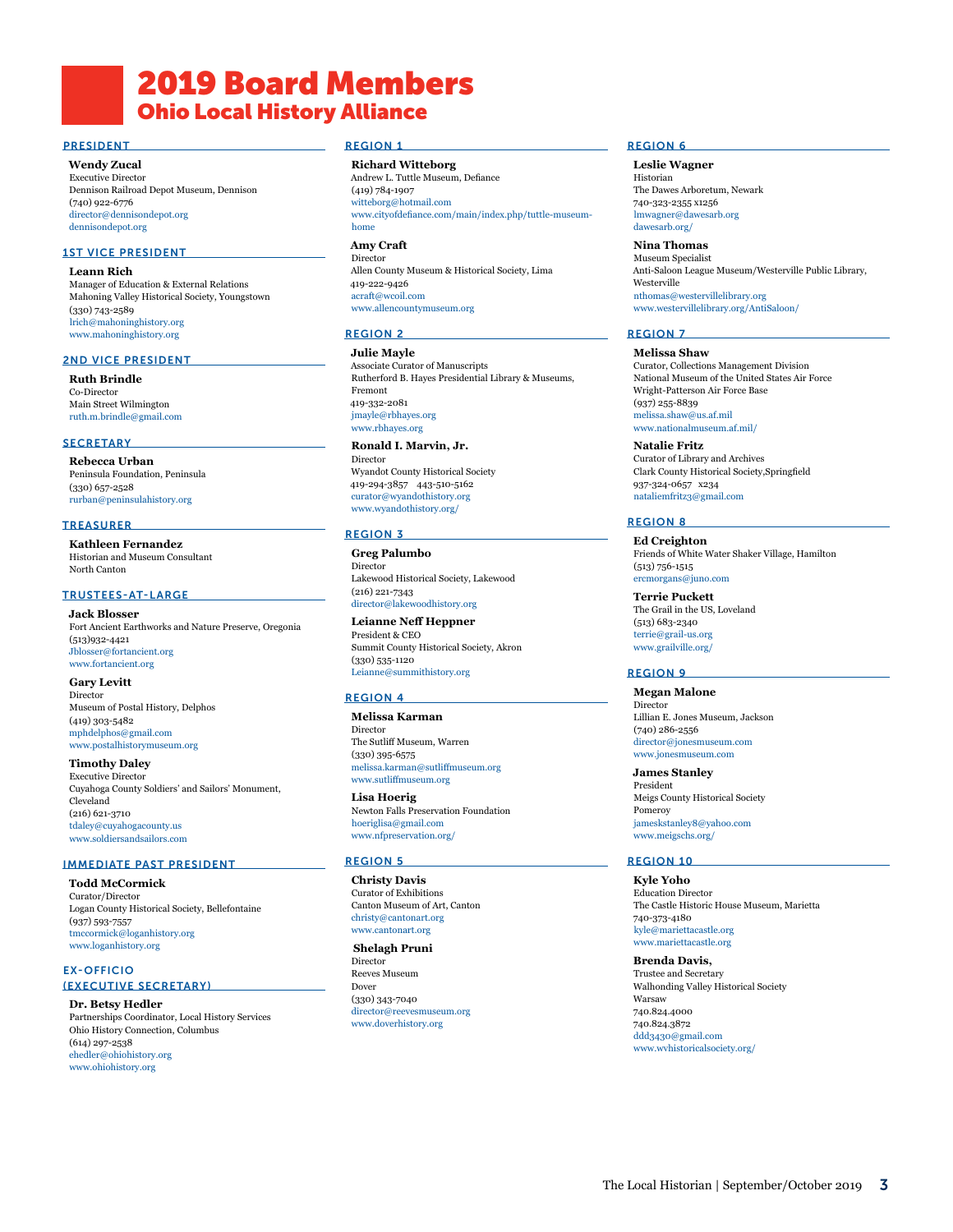Beyond: Ethics around Human Remains, Cultural Objects, and Repatriation" is a must attend for anyone whose organization holds collections related to American Indians. In the workshop, our keynote speaker Nekole Alligood and Tyler Swinney of the Cincinnati Museum Center will review the basics of the law, including which collection items are covered and which museums are subject to the law. They will also talk about how the law works in practice, including what a repatriation process is, how and by whom it is initiated, what you might expect in a consultation with tribal representatives, inventory requirements and notices of inventory completion, the differences between associated and unassociated objects, and more. Guided by your questions, they will discuss their own experiences with NAGPRA, from both a tribal and a museum perspective. Both recognize the challenges facing museums, especially small museums, as part of NAGPRA. Equally, both emphasize that taking on these challenges in a matter of human decency and can provide benefits to a museum or historical society by giving everyone a chance to learn from each other.

The Annual Meeting also includes a wide variety of sessions on all aspects of local history, featuring the return of the popular "Speed Networking" session. Did you attend and enjoy last year's session: "Relevance: It's not a Dirty Word?" Good news, the presenters are returning with a part two! Are you interested in better engaging and representing your community? Look for the sessions "Rethinking Community Connection" and "Diverse Board Recruitment." Are you planning a women's suffrage centennial event, or do you hope to be able to put up an Ohio Historical Marker? We have sessions for both of those things! Are you more interested in collections? Check out "Deaccessioning 101," "Integrated Pest Management," and "Offensive Collections: What to Do." You'll also find sessions on "Bringing your Website out of the Dark Ages," "Making Living

History Live!" and networking in the museum field. Also look for sessions on Ohio tourism, working with auction houses, working with local schools, planning commemorations on a communitywide basis, and more!

Rounding out the weekend, we have some great Friday sessions from our conference partners, the Society of Ohio Archivists including "Where Were You the Last 200 Years? Building a Diverse and Inclusive Repository for Underrepresented Communities," "Locating Local Manumission Records: Antebellum Ohio, the Journey North," "Moving Archives: Experiences from Two Repositories," "Navigating Complex Issues in Modern Archival Collections: Privacy and Copyright," and the sure-to-be popular "Ask a Records Manager."

Make sure to register for the annual meeting by September 27th to make sure you don't miss out on this great professional development opportunity! On-site registration is also available. Full details are available at [ohiolha.org/what-we-do/alliance](https://ohiolha.org/what-we-do/alliance-annual-meeting/)[annual-meeting/](https://ohiolha.org/what-we-do/alliance-annual-meeting/)

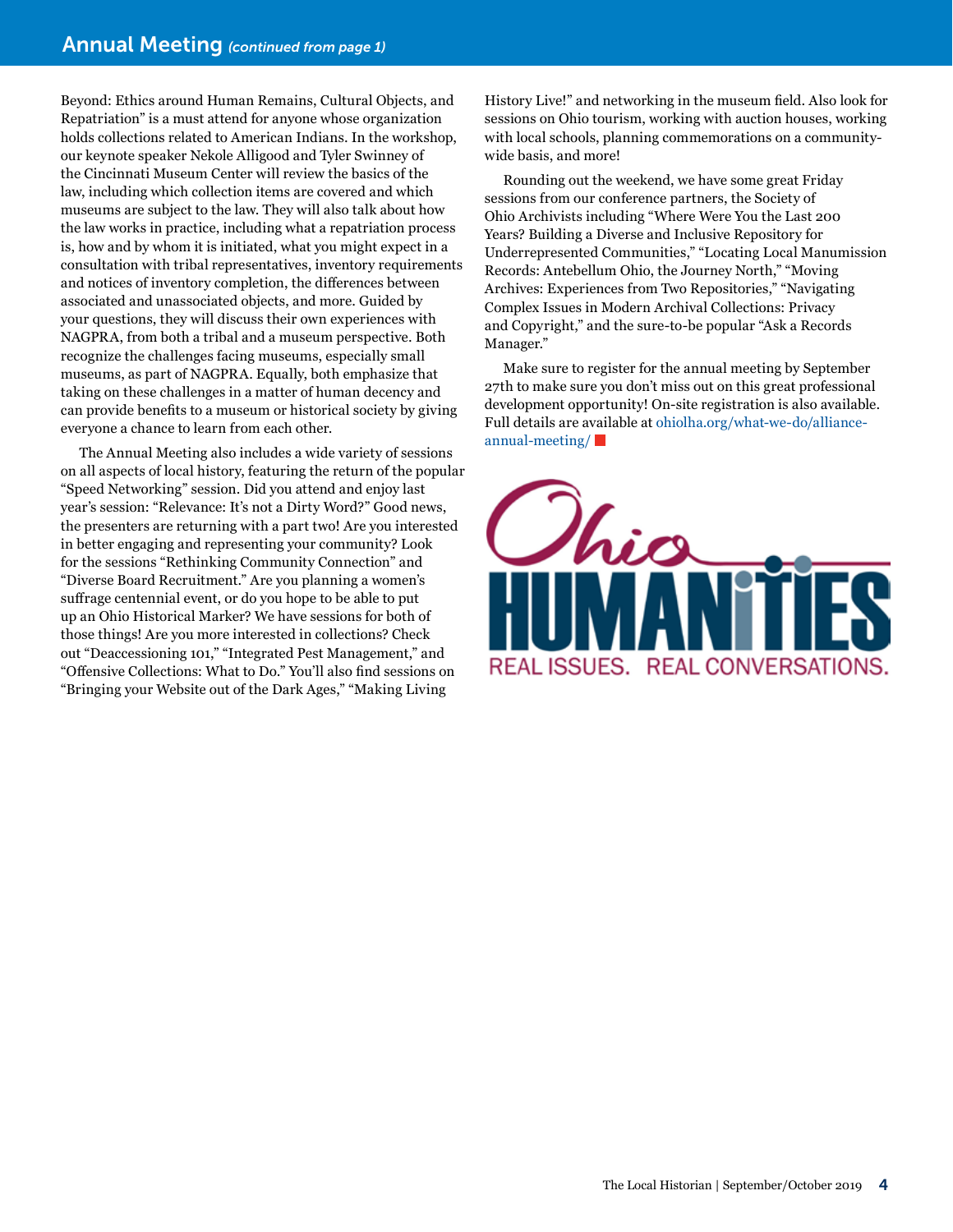## A Washing Machine Disappears *text block starts here under "continued from" banner*

*by Alan March, History & Museum Consultant Delhi Historical Society OLHA REgion 8*

ve always been curious about new<br>and different things. As a kid, I<br>constantly asked my dad questions<br>about everything. I loved reading<br>my "How and Why Wonder" books about 've always been curious about new and different things. As a kid, I constantly asked my dad questions about everything. I loved reading the Civil War, electricity, oceanography, dinosaurs, and so many other topics. That childhood curiosity lead me to

study history, where there are always questions to ask and new discoveries to make. I was recently part of one such discovery at the Delhi Historical Society.

The Delhi Historical Society's headquarters in the Witterstaetter farmhouse on Anderson Ferry Rd. was built in the last quarter of the 19th Century. The Farmhouse has been home to farmers and florists and businessmen for more than a century. We have acquired several pieces of furniture and



appliances since our founding in 1976 and use them in the farmhouse to show visitors what life was like in days gone by.

Our kitchen is a permanent display with several appliances one might see in a 1920s household. First is an ice box with four wooden doors. I love showing the ice box to grade school kids and asking them if they can guess what it is. Across from the ice box stands a Hoosier Cabinet. This step-saving cabinet of efficiency was described as a "Cupboard with brains," and a "Scientific pantry." Its enameled counter top slides out to provide a large workspace which can be tucked away to make more room when not in use. The Hoosier Cabinet's variety of storage spaces and a built-in flour dispenser made it a space-saver and a time saver for the busy homemakers in the first half of the 20th Century

Next to the Hoosier Cabinet is a very heavy gas-fired combination stove and oven from the early 1920s, with a two-tone porcelain finish. It sits waiting to bake bread whose dough was prepared at the Hoosier Cabinet.

Across the room from the stove is the oldest appliance in the kitchen. Mounted on top of the wooden tub of this antique appliance is a two-roller, hand-turned wringer. Two large clamps on the wringer attach it to the wooden tub, where clothes were laundered. I love describing to visitors how this handpowered washing machine was used.

My description started with the home maker bringing in water from the well, which is just outside the kitchen door. The water was heated on the stove and poured into the tub. Clothing to be washed was placed in the tub. Inside is a horizontal shaft on which four wooden paddles in the shape of half-moons are fixed. The home maker would use a knife to shave off pieces of homemade soap, put the lid on the tub, and use the hand crank on the outside to agitate the clothes in the soapy water. When the clothes, or the person turning the handle, had

*(continued on page 6)*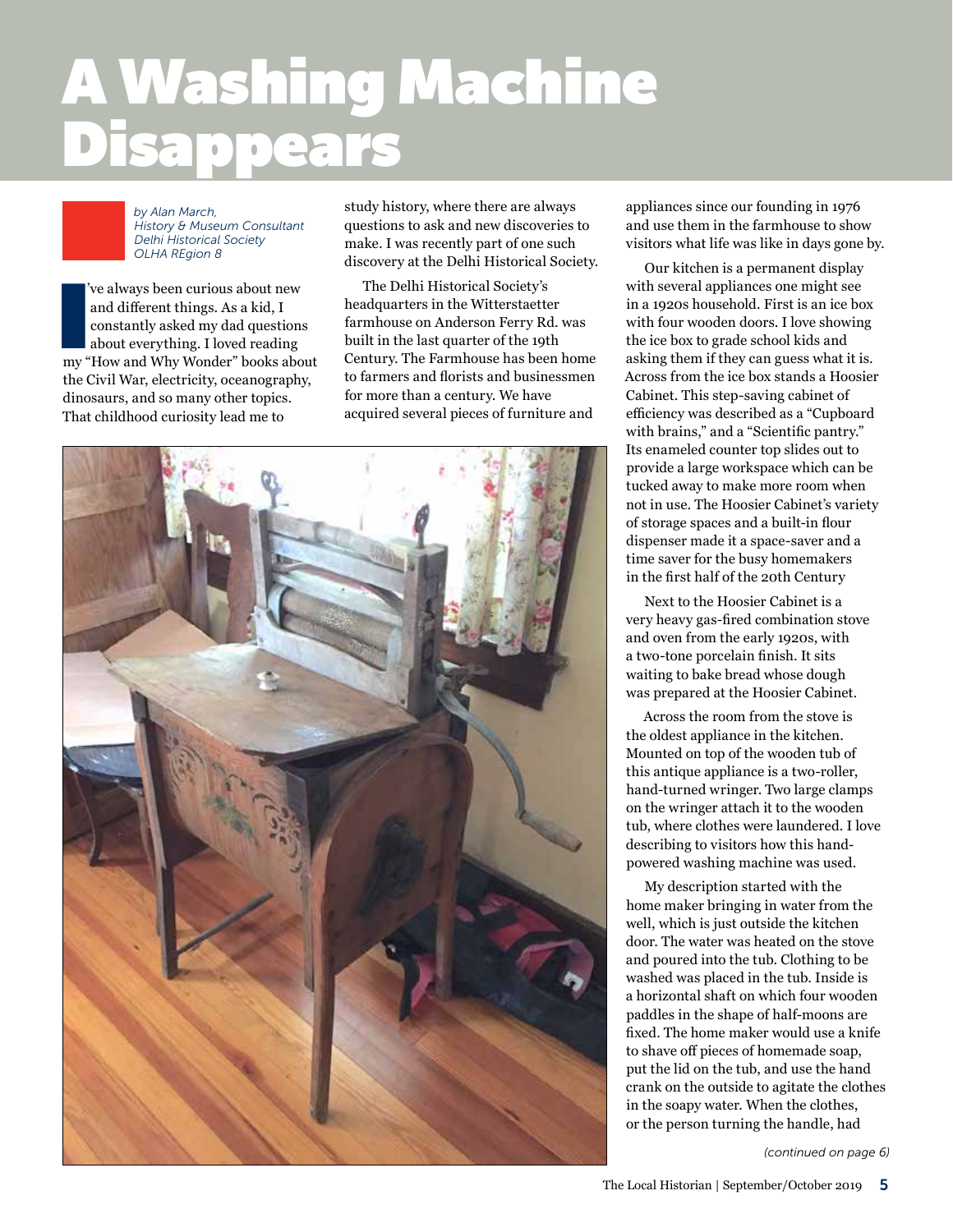

enough, the clothes were put through the wringer to remove excess water. Then, the clothes were put out to dry on a line.

Recently, Peg Schmidt, the most dedicated and knowledgeable volunteer of DHS, said she was going to look closely at our old washing machine. There was some faint printing on its side and Peg wanted to learn more. I tagged along eager to learn more from Peg's research.

In the dim light of the kitchen we saw black stenciled ink obscured by years of dust and dirt. The words, "Bent Wood," stood out in a gentle arc. Below that we could read, "Man'f'd" and "M. Brown & Co." and "Wapakoneta, O." Excited

to have some solid leads for more research, we took the appliance out onto the front porch to shed some bright sunlight on our subject.

Peg used her phone to search for M. Brown & Co of Wapakoneta. The wringer was given a gentle wiping with a damp paper towel. That revealed the Anchor Brand and Erie, PA. Peg said she found something online about M. Brown & Co., and began reading aloud. Our antique washing machine wasn't actually a washing

machine at all. It was a butter churn!

We learned our butter churn was the six gallon Model 1 and was originally patented in the 1870s with updated patents in 1880s. Sometime just before or just after DHS received the butter churn, the wringer clamped onto the tub by someone who guessed at its use. This butter churn has been identified as a washing machine by DHS since 1994.

We laughed at the joy of discovery and how we had been wrong for so many years. The realization arose that we had to take action. First, the wringer was removed from the butter churn. Next, we are going to create an interpretive label and mount it near our "new" butter churn. Serendipitously, it makes more sense to have a butter churn in a kitchen than a washing machine, anyway. And, we have updated the entry in Past Perfect, our collections management database.

There is a moral to this story for historians: Theories become stories which become legends which become "fact." Don't take for granted what you have been told. Do your own research. Ask your own questions. Exercise your child-like curiosity to know "how" and "why," things are and what they are. Every new answer is a treasure uncovered.

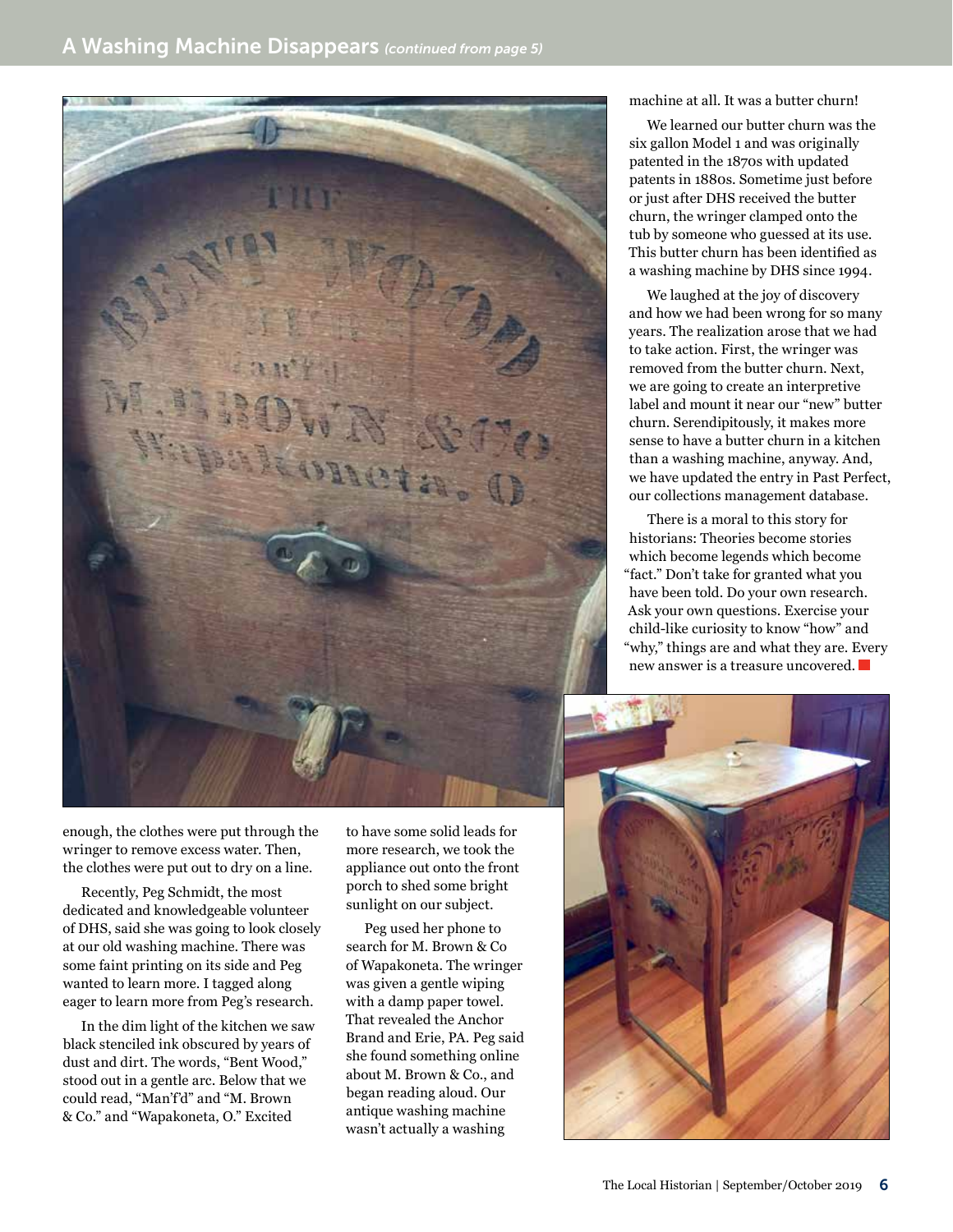## Your Hometown History: A Local History Sampler *text block starts here under "continued from" banner*

*by Craig Niemi, Executive Director Cincinnati Observatory Center OLHA Region 8*

incinnati has an amazingly<br>
rich history. So rich that fev<br>
Cincinnatians have heard<br>
more than a handful of the<br>
stories about the people, places and rich history. So rich that few Cincinnatians have heard more than a handful of the events that made Cincinnati the "Queen City of the West." Greater Cincinnati is comprised of fifty-two neighborhoods and dozens of individual communities that make up its whole. Not to mention the communities in neighboring northern Kentucky and southeast Indiana. Most if not all of those neighborhoods and communities have historical societies, museums and other places that collect, preserve, and share their unique stories.

On the afternoon of July 28th, eighteen member organizations from Cincinnati's small museum collaborative "Museums

and Historic Sites of Greater Cincinnati" (MHS) gathered at the Cincinnati Observatory to showcase their community's history, public & school programs and upcoming events with handson exhibits, demonstrations and presentations. The event was free and all were welcome, especially families and the area's social studies teachers busily preparing for a new school year.

The goal of the *Local History Sampler* was to increase awareness of the MHS collaboration resulting in increased membership in the collective. Likewise heightened awareness of MHS member sites resulting in increases in the individual site's public visitation and if applicable K-12 program requests. Held in conjunction with the Observatory's regularly scheduled and advertised 4th Sunday public history tours over 100 visitors came out to sample our region's local history. Sunday tours typically draw 25-30 visitors on average.

A history sampler was not a new idea for the group. In year's past MHS hosted similar events during the work week at downtown Cincinnati's public Fountain Square which is popular with locals and visitors alike. The idea was to "bring history" to an already popular location to take advantage of its anticipated foot traffic. While generally successful there were many logistical issues (venue fees, permits, renting or transporting pop-up tents and tables, set up/tear down) that required a lot of event planning as well as time, travel and effort on the part of the exhibitors. Being on a weekday it was hoped we would attract a sizable number of downtown office workers during their lunch times, however the majority were too busy hurrying to and from lunch or running errands to stop and explore all the sites present.



For the July sampler the Observatory was chosen as the host site as it has good local recognition and media exposure, especially on social media, which it was hoped would make it an appealing destination drawing potential "Sampler" visitors from across Greater Cincinnati. The Observatory's facilities (two buildings and ample grounds for exhibitors and parking) and resources (tables, chairs, wi-fi, etc.) eliminated many of the logistical issues of holding an event off-site. This also made it easier for the participating organizations as they only had to concern themselves with their exhibits. Each participant had a six or eight foot table to call their own.

Another planning consideration was to host the event all indoors (exhibitors could opt to be outside) to eliminate any weather concerns for the participants and visitors. Promotions included postcard mailers and each MHS organization promoting the event through their newsletters, email contacts and shared social media postings. The expenses for the Sampler were roughly \$500, primarily for promotional materials, light refreshments for participants and visitors, and rental of a few additional tables. Each participating members donated small items for two raffle prize baskets which brought in \$230 offsetting a good portion of the expenses.

Post-event evaluations from the participating organizations deemed the event a success overall and worth doing again annually or biennially. Several other MHS members have offered their sites as an event venue. Many shared the same vision to make the event larger, drawing more participants and attendees, much along the lines of an outdoor art or craft's

*(continued on page 8)*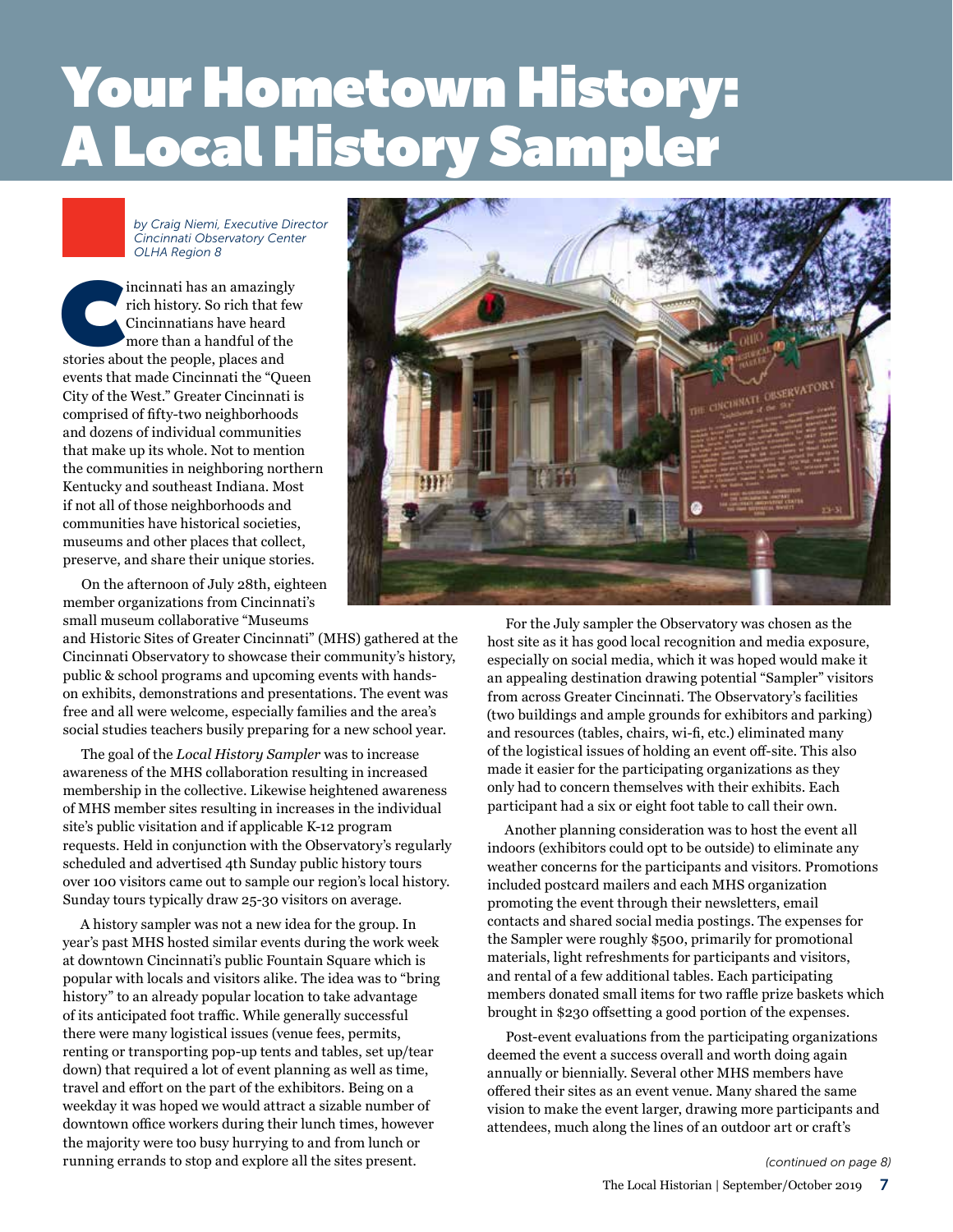

fair. The members also enjoyed the opportunity to visit and to socialize with their colleagues.

Feedback from the public was also positive with many learning more about the neighborhoods where they live or grew up in. They also reported that they enjoyed the opportunity to learn more about other neighborhoods with many discovering new personal or family connections that were relevant to them.

 Interested in learning more or hosting your own Sampler? Feel free to contact me at craig@cincinnatiobservatory and we can share more of what we learned from this inaugural event.

#### **PARTICIPATING** MHS ORGANIZATIONS:

Anderson Township Historical Society Baker Hunt Art and Cultural Center Behringer-Crawford Museum Butler County Historical Society Cincinnati Observatory Center Delhi Historical Society Ft. Thomas Military Museum The Grail Harriett Beecher Stowe House Heritage Village Museum Lloyd Library Oxford Museum Association Over the Rhine Museum Society for the Preservation of Music Hall St. Bernard Historical Society

*Museums and Historic Sites of Greater Cincinnati is a community of (currently about 40) small to mid-sized historic sites, libraries and museums with the shared mission to keep Cincinnati's history relevant through public, school and collaborative programs, and by offering monthly professional development for MHS member's organizations. [www.historicgreatercincinnati.org](http://www.historicgreatercincinnati.org)*

## People in the News



Mary Anne Cunningham will be retiring at the end of this year after an amazing 26 years at the Oberlin Heritage Center. Her title of Assistant to the Director hardly covers the range and depth of her accomplishments, which include helping the organization grow from just 12 members in 1993 to some

700 memberships today. She recalls the "early years" when staff and volunteers shared one computer and walked uptown to a local shop to make photocopies – compared to today when a click of the mouse allows her to send an electronic newsletter to 3,000 e-mail addresses every month. She has enjoyed the ever-changing calendar of community programs and the exciting challenges each day brings. For years, her personal touches on every note of appreciation have reminded people that OHC care about

the present as much as the past. Her legacy will continue on as a founding strength of the Oberlin Heritage Center.



Kathleen M. Fernandez is the author of Zoar: the *Story of an Intentional Community*, just published by Kent State University Press. The book outlines the history of this German religious communal society which lasted from 1817-1898. Formerly the Site Manager at Zoar Village State Memorial and Director of the North Canton Heritage Society, she is now

retired and presently serves as the OLHA Treasurer. She is also the author of *A Singular People: Images of Zoar* (Kent State, 2003).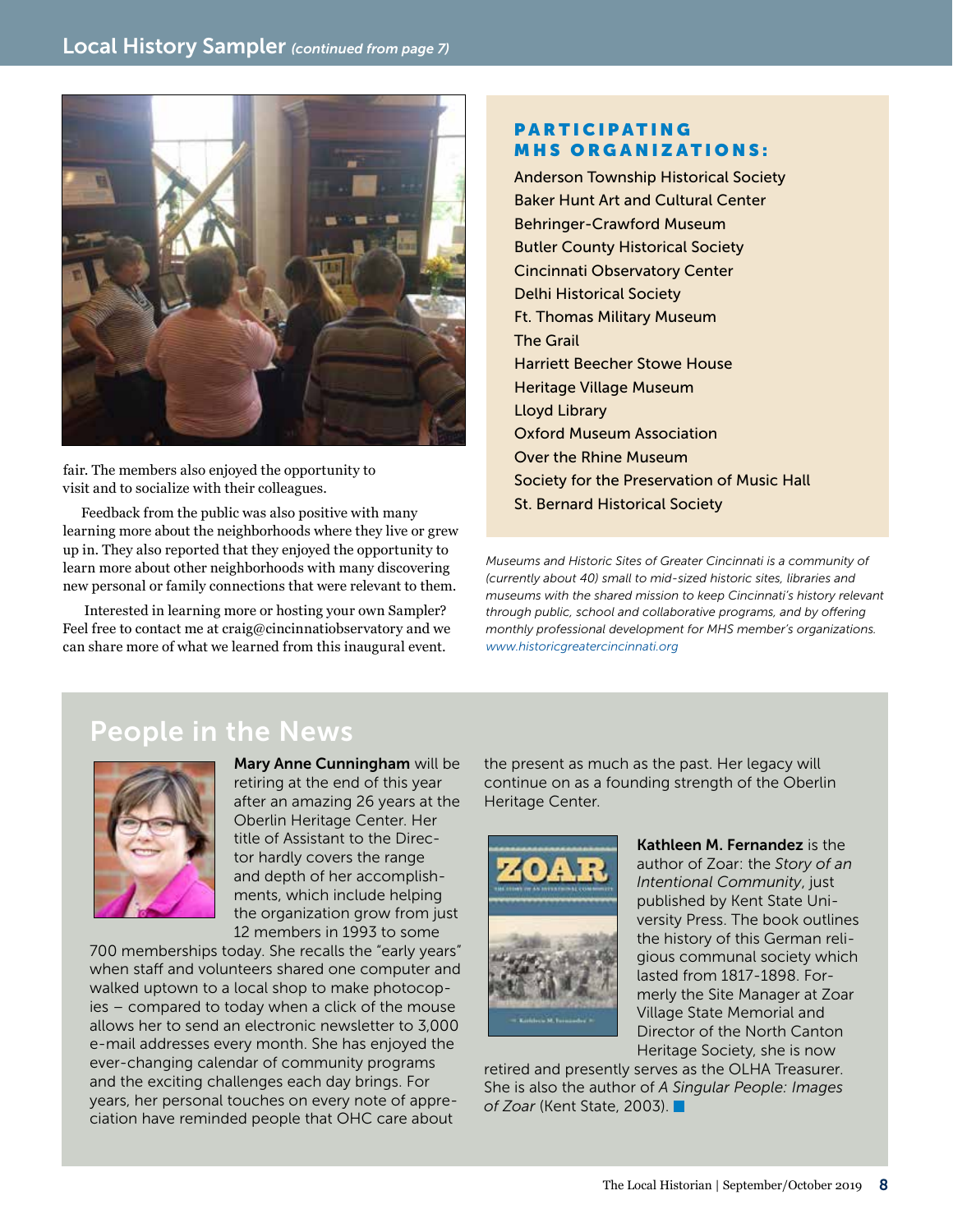## Five Things to Know about Light in Your Museum Space *text block starts here under "continued from" banner*





*Originally published by AASLH on March 31, 2019. Visit [aaslh.org/blog](https://aaslh.org/blog) for more.*

aring for and preserving<br>
collections is among the<br>
most mission-critical tasks a<br>
history organization is charge<br>
with. Creating a physical environment collections is among the most mission-critical tasks a history organization is charged that ensures that those collections are preserved for future generations is often the most cost-effective way to address the collection as a whole. In short, it's cheaper to make sure the collection doesn't need to be treated for damage than it is to conduct conservation work after the damage is done.

Light exposure is among the most pervasive conservation issues that a collection will face. Most of us are aware that light causes damage, but there are still some misconceptions out there about how collections

interact with light and how to protect them from its harmful effects.

#### Filters only do half the job.

It's true that there are commerciallyproduced filters that can be applied to windows and light fixtures, but these filters only protect against the ultraviolet (UV) light on the spectrum. Visible light also causes damage and can only be controlled by the brightness of the light. In other words, zero visible light means total darkness. So, collections stored in a light-proof box are safe from visible light as they are in total darkness, but objects on exhibit, even in dim light conditions, are exposed to visible light.

#### Light damage is cumulative.

Light damage happens over an extended amount of time. This is apparent from looking at a photograph displayed over time and seeing how it fades. To help slow the accumulated effect, you must manage the exposure

in two ways: reducing the intensity (or brightness) of the visible light, and reducing the amount of time it is exposed to that light. Materials that have a high sensitivity to visible light should only be exposed to a maximum of 50,000 lux hours/year. So, if the lights are at a level of 75 lux, then the object can be expected to absorb that light level for 667 hours in a year.

#### Light damage is permanent.

Light damage cannot be reversed by conservation treatment. Once it's done, it's done.

#### There are low-cost ways to better understand your light levels.

Accurate equipment to measure UV light (measured in microwatts per lumen) and visible light (measured in lux or footcandles) can cost a few thousand dollars, but there are lower cost (although less effective) ways to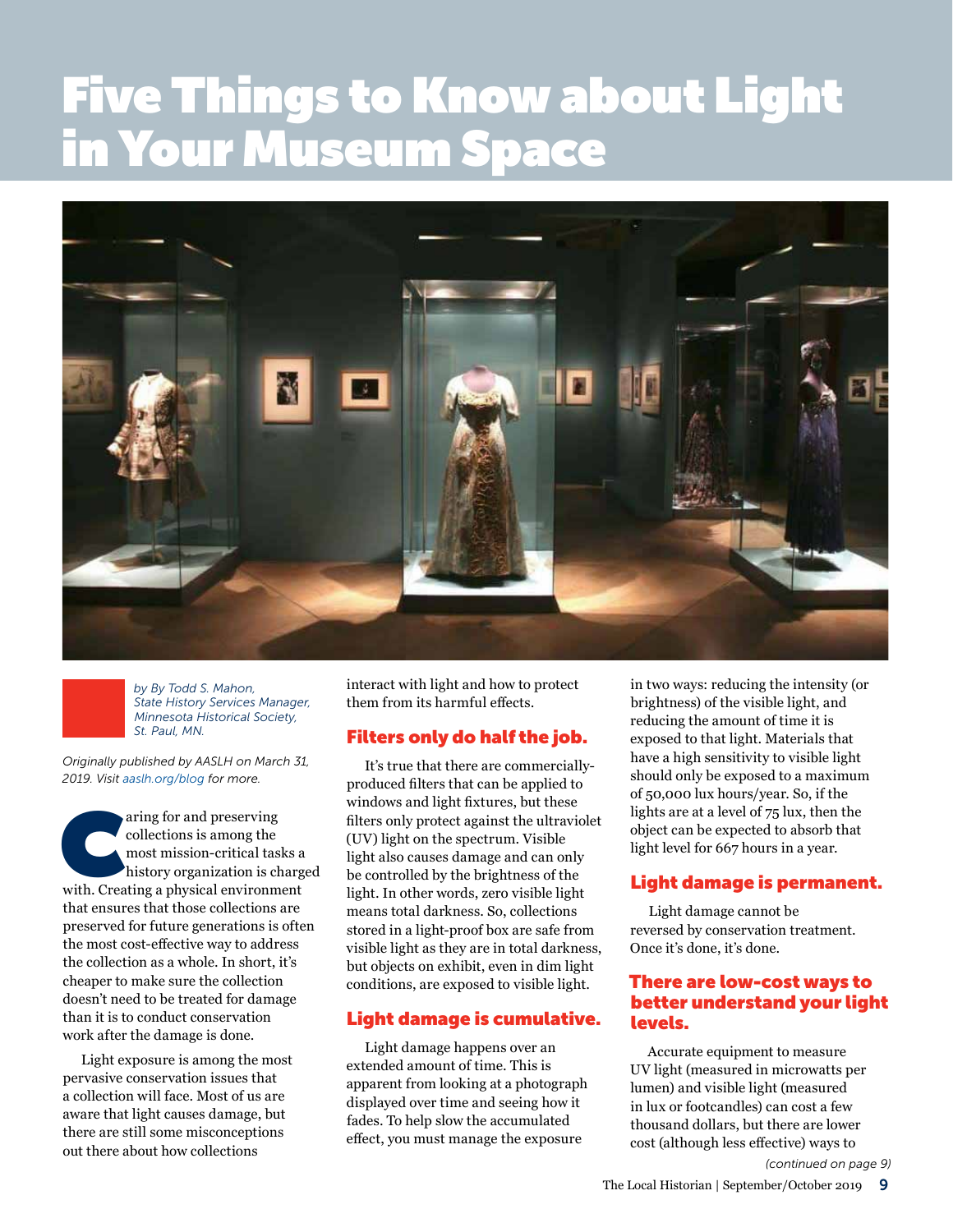gain a broad understanding of light levels. For visible light, lower cost light meters designed for photography provide fairly accurate readings of visible light, but don't measure for UV. Most of us carry a device that measures visible light in our pockets. Smartphones have hardware that measures visible light so it knows when the phone is put to our ear and prevents our cheeks from pressing buttons on the touch-screen. There are several apps out there that interact with the smartphone's hardware to display the light readings. To be clear, a smartphone is not a replacement for a light meter, but it can be a useful tool for explaining the need for light management.

There are also commercial products available that detect UV light and change colors when it is present. Search on Amazon for "Ultraviolet Detecting Beads." These beads do not tell the user how much UV is present, but nearly any level of UV should be filtered out, so knowing that it is present at all is important.

#### There are simple ways to display items that reduce overall exposure to light damage.

- *Rotate exhibits more frequently.*
- *Use window treatments and shades on windows in gallery spaces.*
- *Install occupancy sensors (motion detectors) in galleries that turn off the lights automatically.*
- *Consider placing copies on exhibit instead of originals, especially for photographs and documents.*

*Right: The upper images show how inexpensive UV detecting beads can identify the presence of UV light by changing colors. The bottom images are a comparison of the Visible Light readings of a smartphone (left) and an Elsec Environmental Monitor. The smartphone is off by about ten percent.*



#### Here are some further resources to learn more about protecting your collections from light damage.

Conservation Center for Art and Historic Artifacts

#### "[Light Levels for Storage and](http://www.connectingtocollections.org/wp-content/uploads/2011/08/hbcu-light-levels-for-storage-and-exhibition.original1.pdf)  [Exhibition](http://www.connectingtocollections.org/wp-content/uploads/2011/08/hbcu-light-levels-for-storage-and-exhibition.original1.pdf)"

[www.connectingtocollections.org/](http://www.connectingtocollections.org/wp-content/uploads/2011/08/hbcu-light-levels-for-storage-and-exhibition.original1.pdf) [wp-content/uploads/2011/08/](http://www.connectingtocollections.org/wp-content/uploads/2011/08/hbcu-light-levels-for-storage-and-exhibition.original1.pdf) [hbcu-light-levels-for-storage-and](http://www.connectingtocollections.org/wp-content/uploads/2011/08/hbcu-light-levels-for-storage-and-exhibition.original1.pdf)[exhibition.original1.pdf](http://www.connectingtocollections.org/wp-content/uploads/2011/08/hbcu-light-levels-for-storage-and-exhibition.original1.pdf)

#### National Park Service

[Museum Handbook, Part 1,](https://www.nps.gov/museum/publications/MHi/CHAPTER4.pdf)  [Chapter 4: "Museum Collections](https://www.nps.gov/museum/publications/MHi/CHAPTER4.pdf)  [Environment"](https://www.nps.gov/museum/publications/MHi/CHAPTER4.pdf)

[www.nps.gov/museum/publications/](https://www.nps.gov/museum/publications/MHi/CHAPTER4.pdf) [MHi/CHAPTER4.pdf](https://www.nps.gov/museum/publications/MHi/CHAPTER4.pdf)

#### Northeast Document Conservation **Center**

#### ["Protection from Light Damage"](https://www.nedcc.org/free-resources/preservation-leaflets/2.-the-environment/2.4-protection-from-light-damage)

[www.nedcc.org/free-resources/](https://www.nedcc.org/free-resources/preservation-leaflets/2.-the-environment/2.4-protection-from-light-damage) [preservation-leaflets/2.-the](https://www.nedcc.org/free-resources/preservation-leaflets/2.-the-environment/2.4-protection-from-light-damage)[environment/2.4-protection-from](https://www.nedcc.org/free-resources/preservation-leaflets/2.-the-environment/2.4-protection-from-light-damage)[light-damage](https://www.nedcc.org/free-resources/preservation-leaflets/2.-the-environment/2.4-protection-from-light-damage)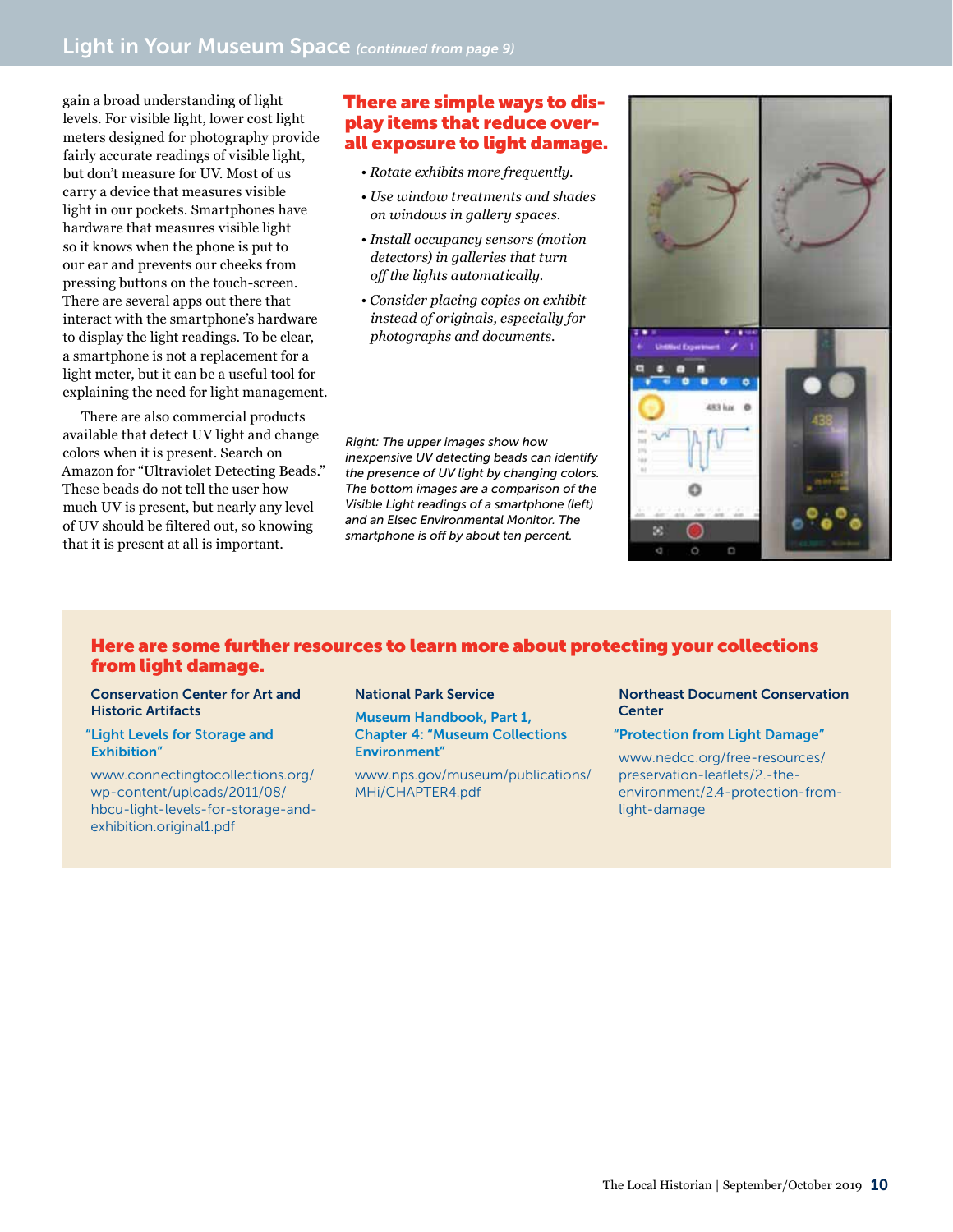## ANNOUNCEMENTS

#### **OMA's Eighth Annual**

**Speak Up For Ohio Museums Day** 

## **October 7, 2019** Join the conversation! #SpeakUpOhio



## Get ready to Speak Up for Ohio Museums on October 7!

Let's all speak up on Monday, October 7, during OMA's 8th Annual Speak Up For Ohio [Museums Day!](http://www.ohiomuseums.org/SharedContent/Events/Copy%202%20of%20Event_Display.aspx?EventKey=d22bff1f-e98b-4c02-86db-9c097954ae71&iSearchResult=true&WebsiteKey=aee7a626-2479-4905-96af-8187825b5c8b )

Speak Up For Ohio Museums! Day on October 7 is the perfect time to spread the word about the importance of your museum and museums across the state – to your members, community, and elected officials – and encourage them to Speak Up about the crucial role of museums in our communities.

This Speak Up For Ohio Museums Day, OMA encourages Ohio institutions to explore the many advocacy resources available on the [OMA Advocacy page](http://www.ohiomuseums.org/Public/About_Us/Advocacy/Public/Advocacy.aspx?hkey=58a55440-e9cc-4079-934f-759bf5d51875 ).





## IMLS Inspire! Grants for Small Museums

#### Program Overview:

Inspire! Grants for Small Museums is a special initiative of the Museums for America program. It is designed to help small museums implement projects that address priorities identified in their strategic plans. Inspire! has three project categories:

- *•Lifelong Learning*
- *•Community Anchors and Catalysts*
- *•Collections Stewardship and Public Access*

Deadline: November 15, 2019

Grant Amount: \$5,000–\$50,000

Grant Period: Up to two years

#### Cost Share Requirement: None

*Learn more and download the notice of funding opportunity here: [www.imls.](https://www.imls.gov/grants/available/inspire-grants-small-museums) [gov/grants/available/inspire-grants](https://www.imls.gov/grants/available/inspire-grants-small-museums)[small-museums](https://www.imls.gov/grants/available/inspire-grants-small-museums)*

## The Ohio **History** Connection is looking for guest bloggers around suffrage

As part of our year-long celebration, the Ohio History Connection will be publishing a blog series celebrating over 100 years of women's activism. We want to introduce Ohioans to the women from our state who fought for their rights before, during, and after the push for women's suffrage.

We would love if you could contribute your expertise to this blog series. There are no limits on what a blog can look like- as long as it covers Ohio women's activism.

Some questions a blog for this series might answer:

- What does over 100 years of women's activism mean to you?
- Tell us about a moment of women's activism in Ohio that was influential or should be better remembered.
- What Ohio woman do you find particularly important? Tell us her story.

Interested in writing for us? Contact Karen Robertson at [krobertson@ohiohistory.](mailto:krobertson@ohiohistory.org) [org](mailto:krobertson@ohiohistory.org) with your ideas (or any questions). We look forward to hearing from you!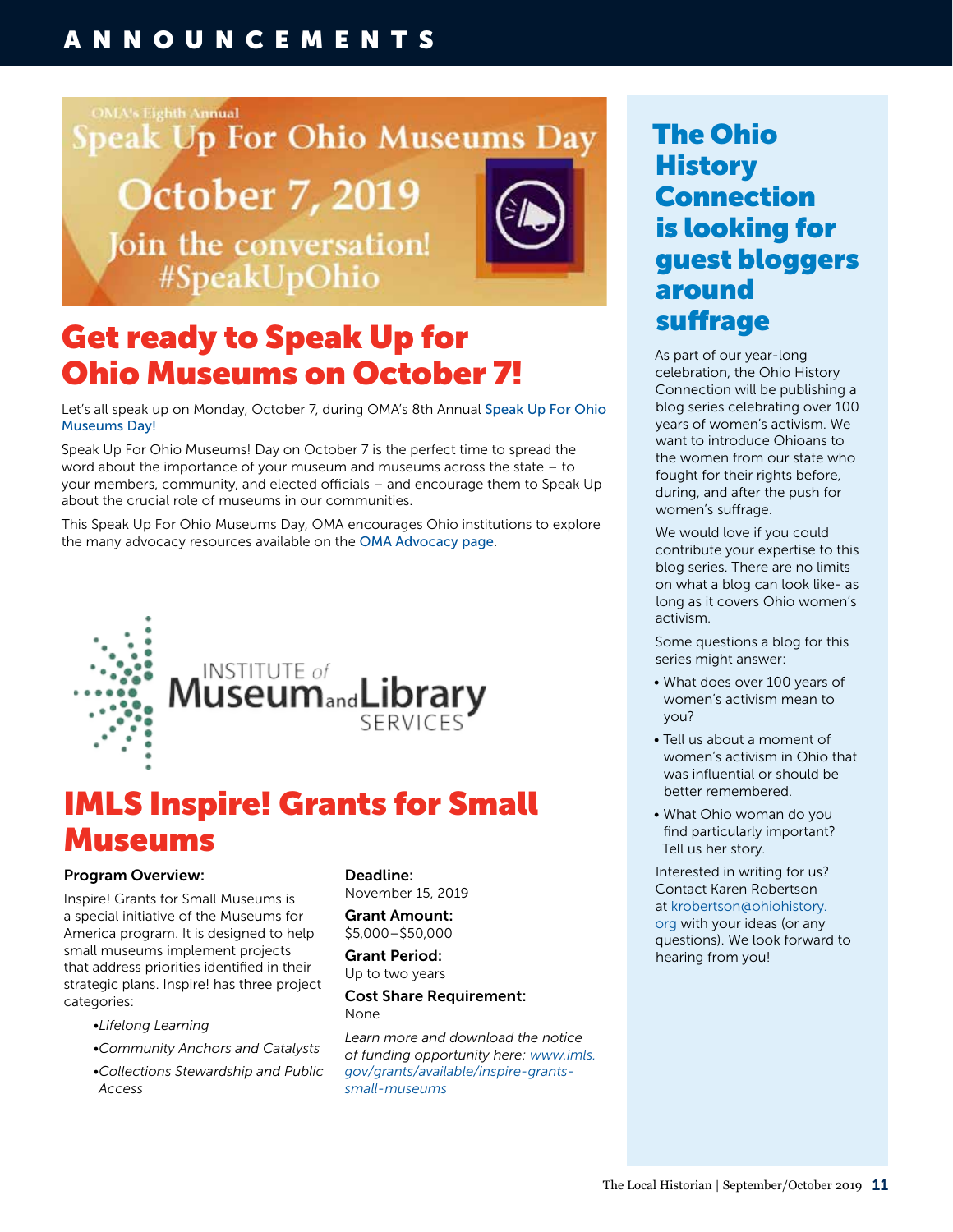## ANNOUNCEMENTS

## Call for Session Proposals

Museums thrive as places for all - spaces that truly anchor our communities. Museums are at our best when we represent our broader world while embracing the unique attributes and perspectives of every individual who walks through our doors.

What can museums learn from past community engagement, interpretation and internal culture – and how can we take those lessons to create a vision of the future of museums in our communities? How can museums lead the way in accessibility and inclusion to not only remain relevant, but contribute to the vibrancy of our cities?

Join us in Cincinnati, April 5-6 as we explore these topics and more at the 2020 Ohio Museums Association's Annual Conference: Sparking Community Connections: Vibrancy through Accessibility, Inclusion & Relevance. [www.ohiomuseums.](https://www.ohiomuseums.org/2020Conference) [org/2020Conference](https://www.ohiomuseums.org/2020Conference)

OMA is looking for innovative and engaging sessions that will create an interactive experience for our conference attendees.

Send in a proposal for a session that you would like to attend!

Submit your session proposal now for the 2020 annual conference of the Ohio Museums Association as we explore best practices and innovative ideas in Ohio museums. We're seeking session proposals that will foster dynamic conversations around:

- Sessions on Diversity, Accessibility, Equity and Inclusion
- Using data to help make decisions – data-driven decision making internally and for visitors
- Audience engagement in the age of tech – social media beyond the marketing department & more
- Community vibrancy and sustainable community engagement – more than just a one-off project
- Source communities how to start conversations and connect with these groups
- The new look of interpretation within galleries
- Influencer marketing and marketing to Gen Z



**Sparking Community Connections:** Vibrancy through Accessibility, Inclusion & Relevance

## April 5-6, 2020 - Cincinnati, Ohio Visit ohiomuseums.org for complete details

Complete online form [here](https://docs.google.com/forms/d/e/1FAIpQLSeK65Y3OXvdF_8FJyBpmBjv4oY7Pv6f61yBEpm5dNh1FO137w/viewform) or visit [ohiomuseums.org/2020Conference](http://ohiomuseums.org/2020Conference) to download a proposal form.

Downloaded forms can be submitted to [oma@ohiohistory.org](mailto:oma@ohiohistory.org); or sent through US Post to:

Ohio Museums Association 800 E. 17th Ave. Columbus, OH 43211

For more information, visit the [OMA](https://www.ohiomuseums.org/2020Conference)  [2020 Conference Page](https://www.ohiomuseums.org/2020Conference).

OMA reserves the right to evaluate all proposals and to schedule those that accomplish the goal of a balanced program. Submission deadline is October 14, 2019.

Rep. **Steve** Stivers Joins



## **Congressional** History Caucus

U. S. Representative Steve Stivers (OH 15th district) has joined the Congressional History Caucus during the 116th Congress. The caucus works to provide support for historicallyrelated federal agencies and programs. Stivers is currently the only member of the Ohio congressional delegation in the caucus. Society of Ohio Archivists members are encouraged to contact their local representative and urge them to join the Congressional History Caucus.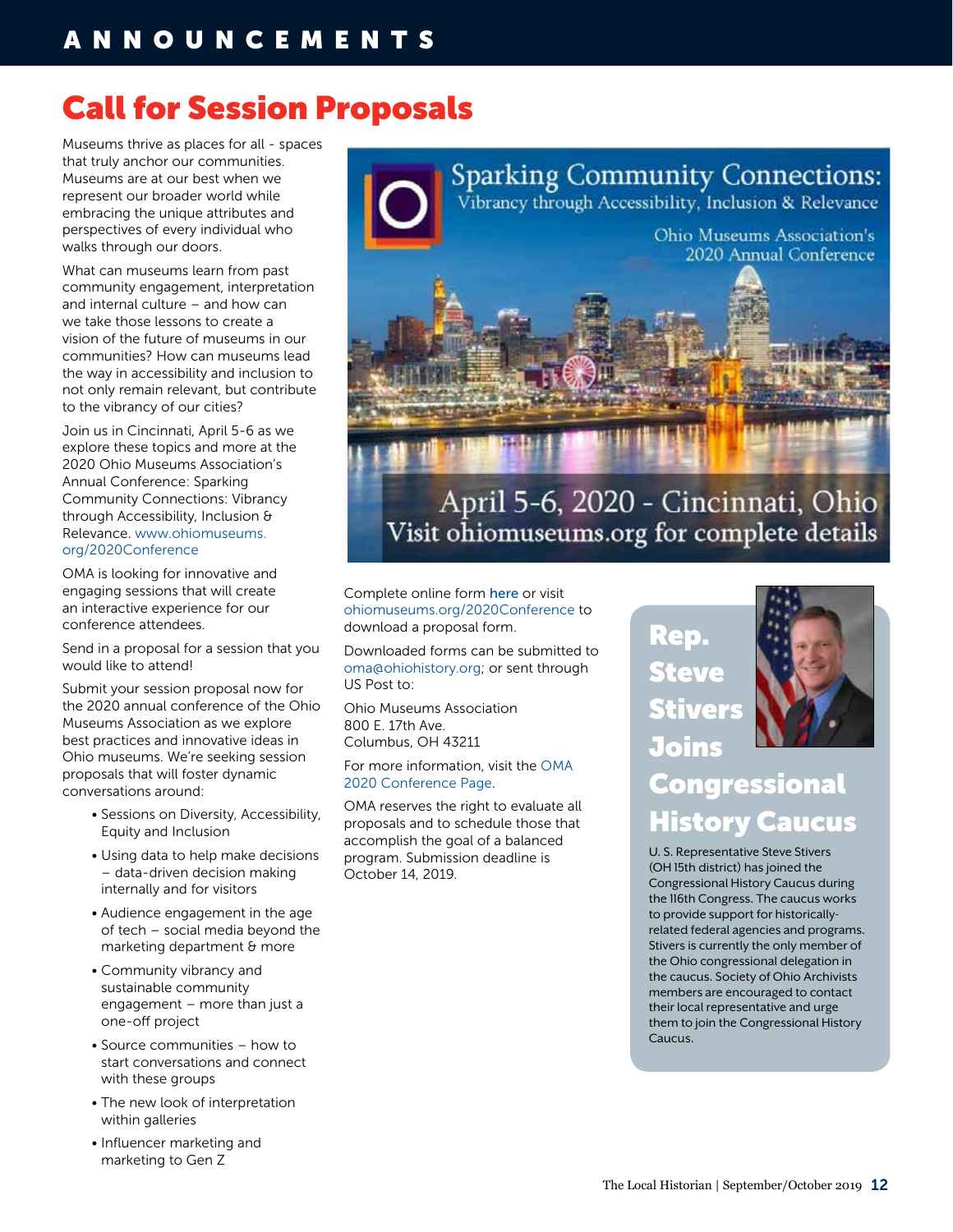## Celebrate Archives Month by Honoring the Accomplishments of an Ohio Archival Institution

The Ohio Historical Records Advisory Board Achievement Award recognizes significant accomplishments in preserving and improving access to historical records, in any format, by an Ohio archival institution.

All Ohio institutions responsible for archival records that provide public access to at least a portion of their collections are eligible. Eligible accomplishments include recent special projects or on-going programs that:

- build significant collections
- implement successful preservation strategies
- enhance access to archives
- develop effective digitization programs

Preference will be given to projects or programs that can be adapted for use by other institutions.

Because the award recognizes institutional achievements, individuals are not eligible. Departments employing members of OHRAB are not eligible, but other departments in their institutions are eligible.

Nominating letters should be no longer than two pages, 12-pt, single spaced, describing the institution's program/project along with its goals, accomplishments, and significance. Each must include the nominee's institutional name along with a contact person's name, mailing and email addresses, and phone number.

Send nominations via email or U.S. mail to:

#### Tina Ratcliff

County Records & Information Manager Montgomery County Records Center & Archives 117 South Main Street P.O. Box 972 Dayton, OH 45422 937.225.6366 [ratclifft@mcohio.org](mailto:ratclifft@mcohio.org)

Nominations must be received by October 1, 2019.

Self-nominations are encouraged.

*Questions? Contact Tina Ratcliff at [ratclifft@mcohio.org](mailto:ratclifft@mcohio.org) or 937.496.6932*



## Serve on the Ohio Humanities Board

Ohio Humanities is seeking qualified individuals from the academic and private sectors to serve as board members. Board members guide the organization's future by sharing their wisdom and experience, attending quarterly business meetings, participating on committees, reviewing grant applications, evaluating projects, and acting as liaisons with various audiences and civic leaders.

Terms of service are three years, with appointments beginning on November 1.

Prospective member packets should include a nomination form and the individual's resume or curriculum vita. Nominations are accepted through the year. Visit [www.ohiohumanities.org/about/](http://www.ohiohumanities.org/about/) for more information and to download a nomination form.

*Please forward nominations to:*

#### Pat Williamsen

- Executive Director
- [pwilliamsen@ohiohumanities.org](mailto:pwilliamsen@ohiohumanities.org)
- 471 East Broad Street-Suite 1620
- Columbus, Ohio 43215.

## On the Web [Ohio Employer Law Blog](https://www.ohioemployerlawblog.com/)

#### **[ohioemployerlawblog.com](https://www.ohioemployerlawblog.com/)**

This blog, written by an Ohio-based lawyer, is about all things employment law, with an Ohio focus. It mixes answers to basic questions (like the difference between exempt and non-exempt employees) with in-the-news topics such as docking employee pay for not attending a political rally held in the workplace. One recent post with great applicability to our work asks and answers the question of "Who owns intellectual property created for a company?" The posts are organized by topic (such as FMLA, age discrimination, employee benefits, etc.), and there is a handy search feature. If you're trying to be your own HR department, you will find this blog a helpful reference, though you should not use the blog as a substitute for legal advice. Be warned—you may find yourself spending extra time going from post to post because they're that interesting! Try the "children's lit" topic label.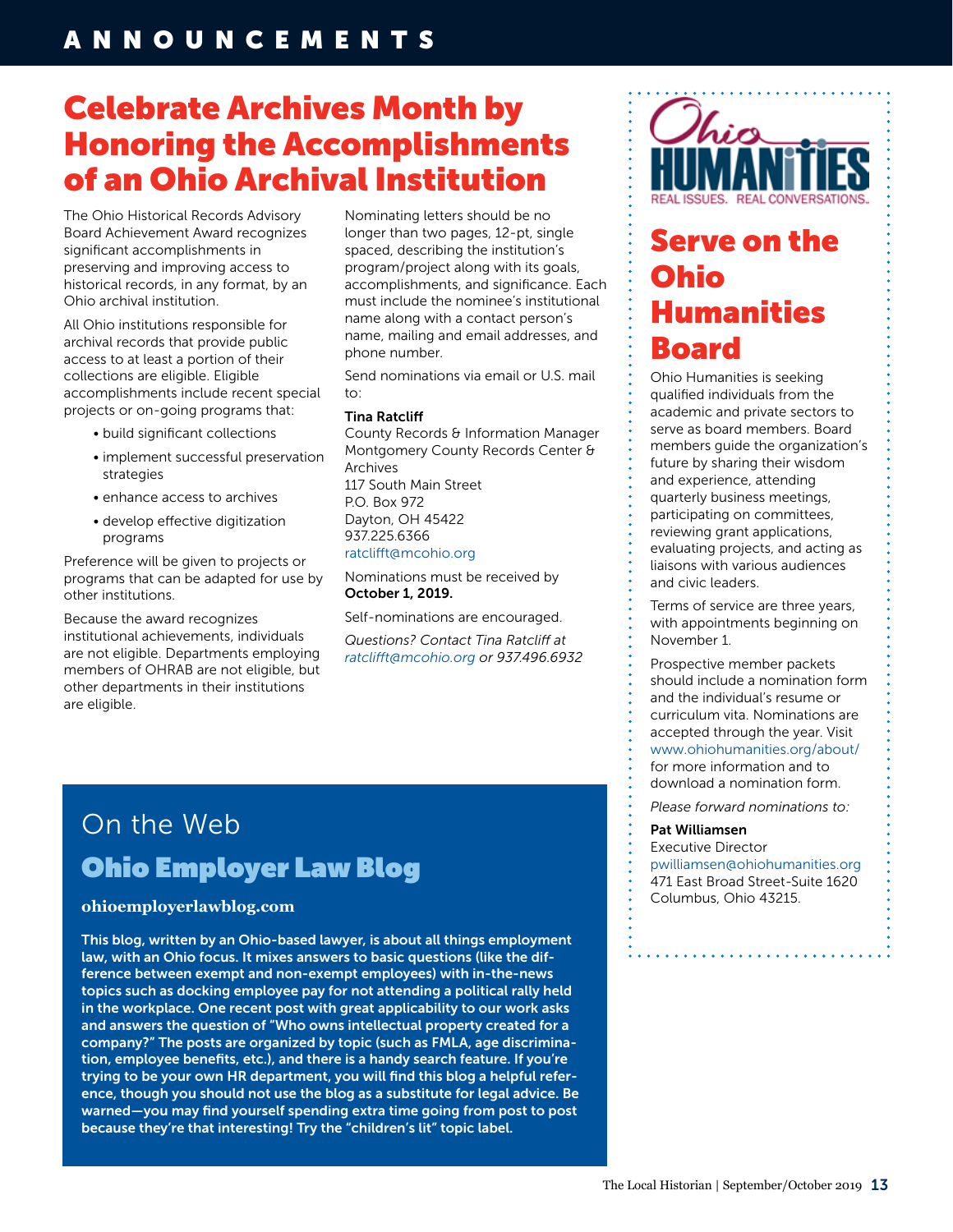## ANNOUNCEMENTS

## Off the Shelf: Access and Preservation in Libraries and Archives Conference.

#### October 22-23, 2019

Presented by Conservation Center for Art & Historic Artifacts

Hosted by the Indiana Historical Society Indianapolis, IN

[indianahistory.org/](https://indianahistory.org/)

#### About this event:

Innovative educational strategies have revolutionized how books and archival materials are experienced by diverse audiences, as a variety of communication styles and learning preferences are considered. Digitization, behind-the scenes tours, and adaptive exhibition environments relay the story for all. Even the work of conservators and librarians may be presented as part of the storytelling, as creative approaches to accessibility and collections care evolve. Yet, these approaches may seem at odds with preservation. The need for accessibility in libraries and archives

requires a delicate balance between preservation and making materials available and understandable to a large audience with diverse needs. Strategies for promoting access with responsible stewardship in libraries and archives is the focus of this conference.

This two-day conference includes the opportunity to participate in Indiana Experience at the Eugene and Marilyn Glick Indiana History Center.

#### Topics include:

- Security issues in public access
- Digitization as access
- Opening special collections for audiences beyond researchers
- Sensory stimulation and visitor experience
- Increasing understanding of collections stewardship



#### Registration Fees:

\$300 Non-members \$275 CCAHA members

#### Registration Deadline:

October 8, 2019

#### Register [Here](https://secure.lglforms.com/form_engine/s/o7eIyn27aGsmm1eEFLwh8A?t=1559161534)

## Free Webinars from the Indiana Historical Society Local History Services

#### [Great \(E\)News! How to Create](https://register.gotowebinar.com/register/6349661358004271105
)  [an Outstanding E-Newsletter](https://register.gotowebinar.com/register/6349661358004271105
)

Sept. 19 - Thinking about starting an e-newsletter, or wondering how to spice up your content? This webinar is packed with useful tips you can use to get your news out. We'll cover e-newsletter service providers, content, formats, design tips and analytics. Addresses AASLH StEPs Standards AUD 3 and 4.

[register.gotowebinar.com/register/6349661358004271105](https://register.gotowebinar.com/register/6349661358004271105)

#### [Annual Fund: Building a Program](https://register.gotowebinar.com/register/1099283328653069313)  [that Fits Your Organization](https://register.gotowebinar.com/register/1099283328653069313)

Oct. 10 - A strong annual fund program provides vital support to an organization, but the first steps can feel daunting. This webinar will discuss ways to create an efficient and effective annual program that goes beyond the year-end letter. Addresses AASLH StEPs Standards MGMT 1 and 2.

[register.gotowebinar.com/register/1099283328653069313](https://register.gotowebinar.com/register/1099283328653069313)

#### [Building a Strong Board](https://register.gotowebinar.com/register/5072954635319291137)

Nov. 14 - Good board training is the foundation for a strong board. In this webinar, you'll learn some of the basics of board service. Whether you're a current board member or are responsible for board training, this webinar will provide you with valuable insight and information. Addresses AASLH StEPs Standards MVG 5, MGMT 2 and 8.

[register.gotowebinar.com/register/5072954635319291137](https://register.gotowebinar.com/register/5072954635319291137)

#### [The Ethics of Deaccessioning](https://register.gotowebinar.com/register/3738765444734071809)

Dec. 5 - There are so many ethical issues to consider when embarking on a deaccessioning endeavor at your organization. This webinar will help you understand the different issues involved in deaccessioning so you can take on the task with confidence. Addresses AASLH StEPs Standards MVG 2 and 3, COLL 1, 2, 3 and 4, and MGMT 1 and 3.

[register.gotowebinar.com/register/3738765444734071809](https://register.gotowebinar.com/register/3738765444734071809)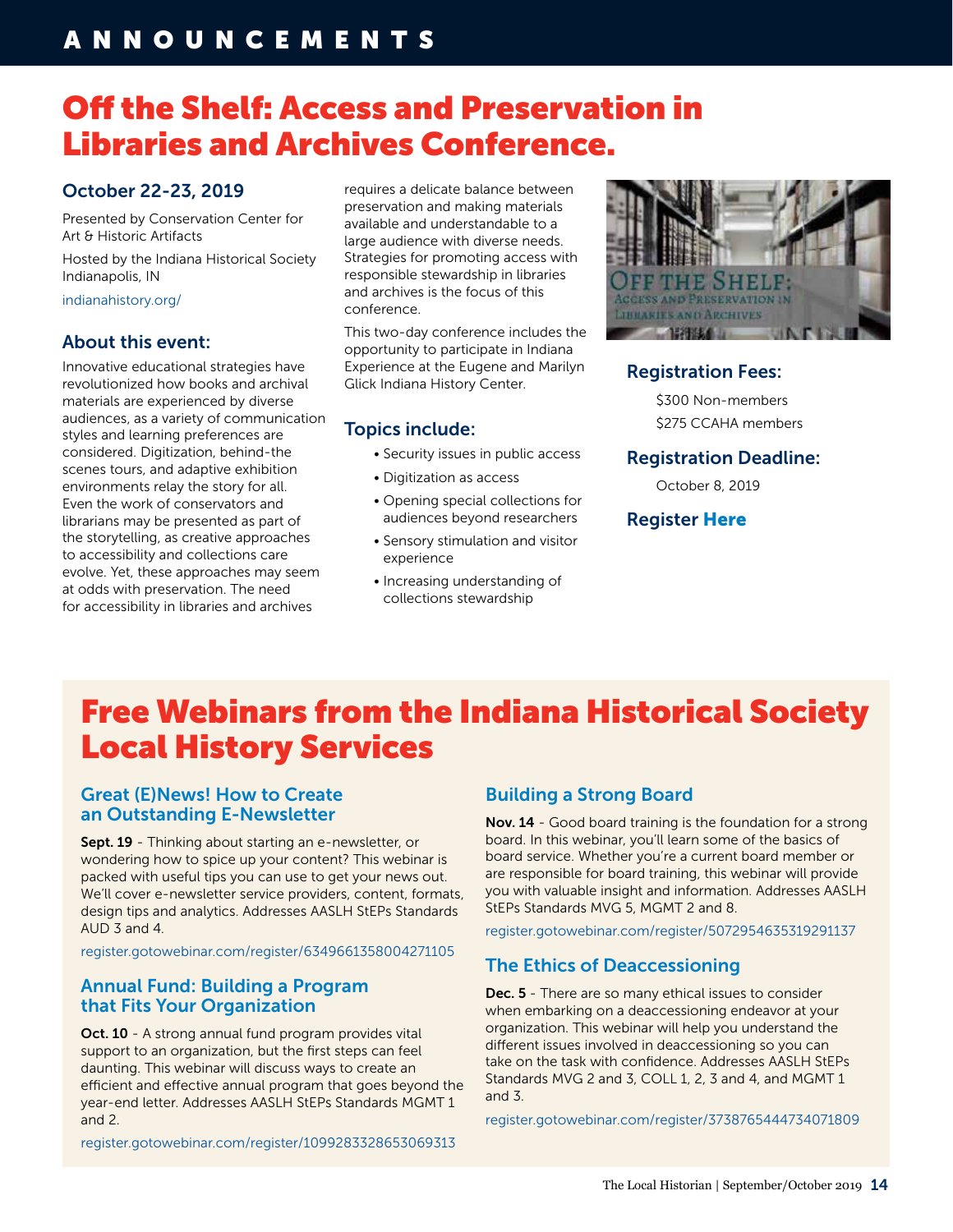## NEWS FROM THE REGIONS

### Region 1

Allen, Defiance, Fulton, Hancock, Hardin, Henry, Lucas, Putnam, Van Wert, Williams, and Wood Counties

### Region 2

Ashland, Crawford, Erie, Huron, Marion, Morrow, Ottawa, Richland, Sandusky, Seneca, and Wyandot Counties

## Region 3

Cuyahoga, Lake, Lorain, Medina, and Summit Counties

The **Lorain Historical Society** opened Phase1 of their new permanent exhibits on August 11 at the Carnegie Center. Phase One features the Lorain Lighthouse and Lorain Industry, including U. S. Steel, the Ford Motor Company, and the American Shipbuilding Company.

## Region 4

Ashtabula, Geauga, Mahoning, Portage, and Trumbull Counties

Meghan Reed, the director of the **Trumbull County Historical Society**, and Josh Nativio, who founded the Facebook page Places and Things Gone from Warren, Ohio share a passion for Warren's history, but they have different outlooks on its present and future. Reed and Nativio combined their knowledge and resources to produce "Warren," a photographic history of the city that will be released Monday by Arcadia Publishing as part of its "Images of America" series.

"Warren" contains 193 images of the city, some more than 100 years old, and they are divided into five categories — Governance, Churches and Schools; Industry; Recreation, Carousing and Dining; Shopping and Retail; and Neighborhoods and Homes. The book released on Monday, August 12, 2019 and can be ordered at [www.trumbullcountyhistory.org.](http://www.trumbullcountyhistory.org)

### Region 5

Carroll, Columbiana, Harrison, Holmes, Jefferson, Stark, Tuscarawas, and Wayne **Counties** 

On August 17, **Historic Schoenbrunn Village** premiered a new event, "Celebration of Colonial Art." A wide

variety of different art forms were set up, such as long-rifle engraving, lace-making, traditional 18th century flute music, weaving, gun smith, wood carver, and basketry. The art of oral storytelling was also presented plus songs and games for those of all ages.

## Region 6

Delaware, Fairfield, Fayette, Franklin, Knox, Licking, Madison, Perry, Pickaway, and Union Counties



**Jack Nicklaus** became the 111th Tree Dedicator at **The Dawes Arboretum** on May 26th. Jack dedicated a red oak alongside his wife Barbara and family just a few days before the Memorial Tournament. Donations to The Arboretum archives included a signed 1974 copy of *Golf My Way* and a signed Memorial Tournament flag. Beman and Bertie Dawes originated this ceremony in 1927 to honor accomplished individuals or groups with the dedication of a tree.

## Region 7

Auglaize, Champaign, Clark, Darke, Greene, Logan, Mercer, Miami, Montgomery, Preble, and Shelby Counties

## Region 8

Adams, Brown, Butler, Clermont, Clinton, Hamilton, Highland, and Warren Counties

This summer, Univ. of Cincinnati undergraduate, Hanson Su, has been working with Sue Plummer and the **Walnut Hills Historical Society** to begin research on some of the earliest businesses we found in Walnut Hills's Black business district. Wanting to get research experience beyond the standard Google search, Hanson has been looking through the Public Library's Williams Directories, as well as searching through [Ancestry.org](http://Ancestry.org) to chart important location histories and gather vital records on some of the earliest business owners who placed ads in The Ohio Enterprise and The Union newspapers. His hours spent on this are an invaluable contribution to the community's history.

## Region 9

Athens, Gallia, Hocking, Jackson, Lawrence, Meigs, Pike, Ross, Scioto, and Vinton Counties

### Region 10

Belmont, Coshocton, Guernsey, Monroe, Morgan, Muskingum, Noble, and Washington Counties

#### In 100 words or less, do you have outstanding news to share about your organization?

Please email it to your regional representative for the next issue of *The Local Historian*.

Contact information for the representatives in your region is on page 2 of this issue. Of course, you are welcome to forward your news directly to the editor of *The Local Historian* at bhedler[@ohiohistory.](mailto:arohmiller%40ohiohistory.org?subject=) [org](mailto:arohmiller%40ohiohistory.org?subject=). Rather than serving as a calendar of events, items for "News from the Regions" are chosen to inspire, connect, and educate the Alliance's members all over Ohio and celebrate notable and imitation-worthy accomplishments of Alliance members.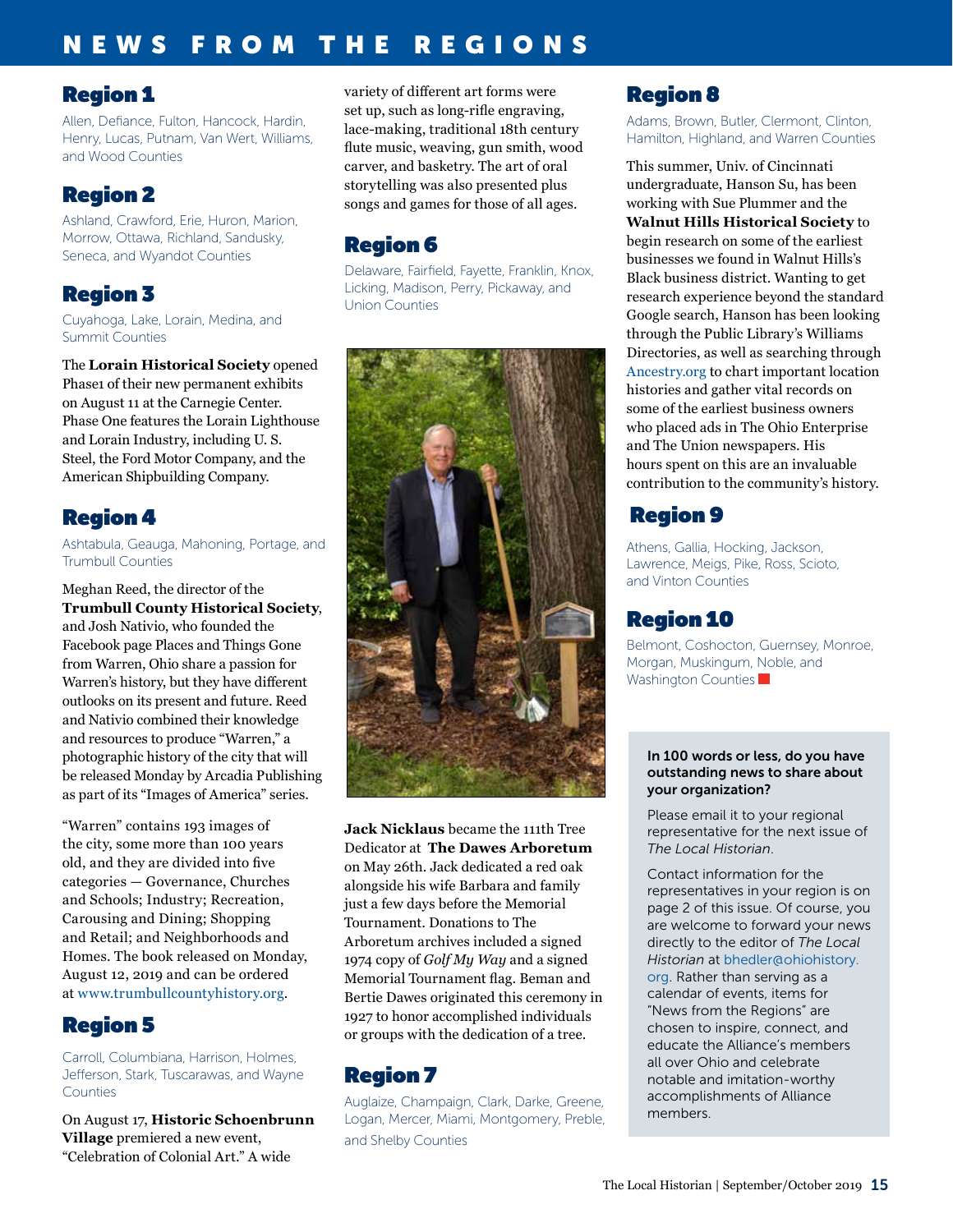## MEMBERS

#### Joined between June 21 and August 20, 2019

#### INDIVIDUALS

Nikala A. Curliss, *Newark* Eileen Litchfield, *Greenville* Amy Rohmiller, *Kettering*

#### ORGANIZATIONS

Mercantile Library, *Cincinnati* Ohio Lincoln Highway League, *Bluffton*

#### Thank You Renewing Members

#### INDIVIDUALS

Todd McCormick, *Bellefontaine*

Jennie L. Self, *Massillon* Randy L. Winland, *Prospect* Roselia C. Verhoff, *Ottawa*

#### **ORGANIZATIONS**

103rd OVI Memorial Foundation, *Sheffield Lake*

Baltimore Community Museum, *Baltimore*

Bellevue Historical Society & Heritage Museum*, Bellevue*

Bellevue Public Library, *Bellevue*

Berea Historical Society, *Berea*

Berlin Center Historical Society, *Berlin Center*

Bucyrus Historical Society, *Bucyrus*

Chippewa Lake Ohio Historical Society, *Chippewa Lake*

Cincinnati Observatory Center, *Cincinnati*

Columbus Jewish Historical Society, *Columbus*

Cortland Bazetta Historical Society*, Cortland*

Cuyahoga County Soldiers' and Sailors' Monument, *Cleveland*

Darke County Historical Society, *Greenville* Delhi Historical Society, *Cincinnati*

Hanover Township Historical Society, *Hanoverton* Historic Schoenbrunn Village,

*Dennison* Holmes County Historical Society, *Millersburg*

Licking County Historical Society, *Newark*

Little Red School House Society, *Willoughby* Maumee Valley Heritage

Corridor Inc, *Napoleon* Oberlin Heritage Center,

*Oberlin* Ohio Genealogical Society,

*Bellville*

Perry Historical Society of Lake County, *Perry*

Plymouth Area Historical Society, *Plymouth*

Reading Historical Society, *Reading*

Robbins Hunter Museum/ Avery Downer House, *Granville*

Sutliff Museum, *Warren*

The Dawes Arboretum, *Newark*

The Harriet Taylor Upton Association, *Warren*

Trotwood-Madison Historical Society, *Trotwood*

Upper Arlington Historical Society, *Columbus*

Van Wert County Historical Society*, Van Wert*

Westlake Historical Society, *Westlake*

Weymouth Preservation Society, *Medina*

information, see page 14.

#### NOVEMBER 15:

IMLS Inspire! Grants for Small Museums applications due. For more information, see page 11.

#### DECEMBER 5:

The Ethics of Deaccessioning Webinar. For more information, see page 14.

## CALENDAR

#### **SEPTEMBER 19**

Great (E)News! How to Create an Outstanding E-Newsletter Webinar. For more information, see page 14. **Welcome New Members text block starts here under the under the under starts here under the under the under the under the under the under the under the under the under the under the under the under the under the under th** 

#### OCTOBER 1:

Nominations due for OHRAB Achievement Awards. For more information, see page 13.

#### OCTOBER 4-5:

OLHA Annual Meeting. For more information, see [www.ohiolha.org/what-we](http://www.ohiolha.org/what-we-do/alliance-annual-meeting)[do/alliance-annual-meeting](http://www.ohiolha.org/what-we-do/alliance-annual-meeting)

#### OCTOBER 7:

Speak up for Ohio Museum's Day! For more information, see page 11

#### OCTOBER 10:

Annual Fund: Building a Program that Fits Your Organization Webinar. For more information, see page 14

#### OCTOBER 14:

Session proposals due for Ohio Museums Association Conference. For more information, see page 12

#### OCTOBER 22-23:

Off the Shelf: Access and Preservation in Libraries and Archives Conference. For more information, see page 14

#### NOVEMBER 14:

Building a Strong Board Webinar. For more